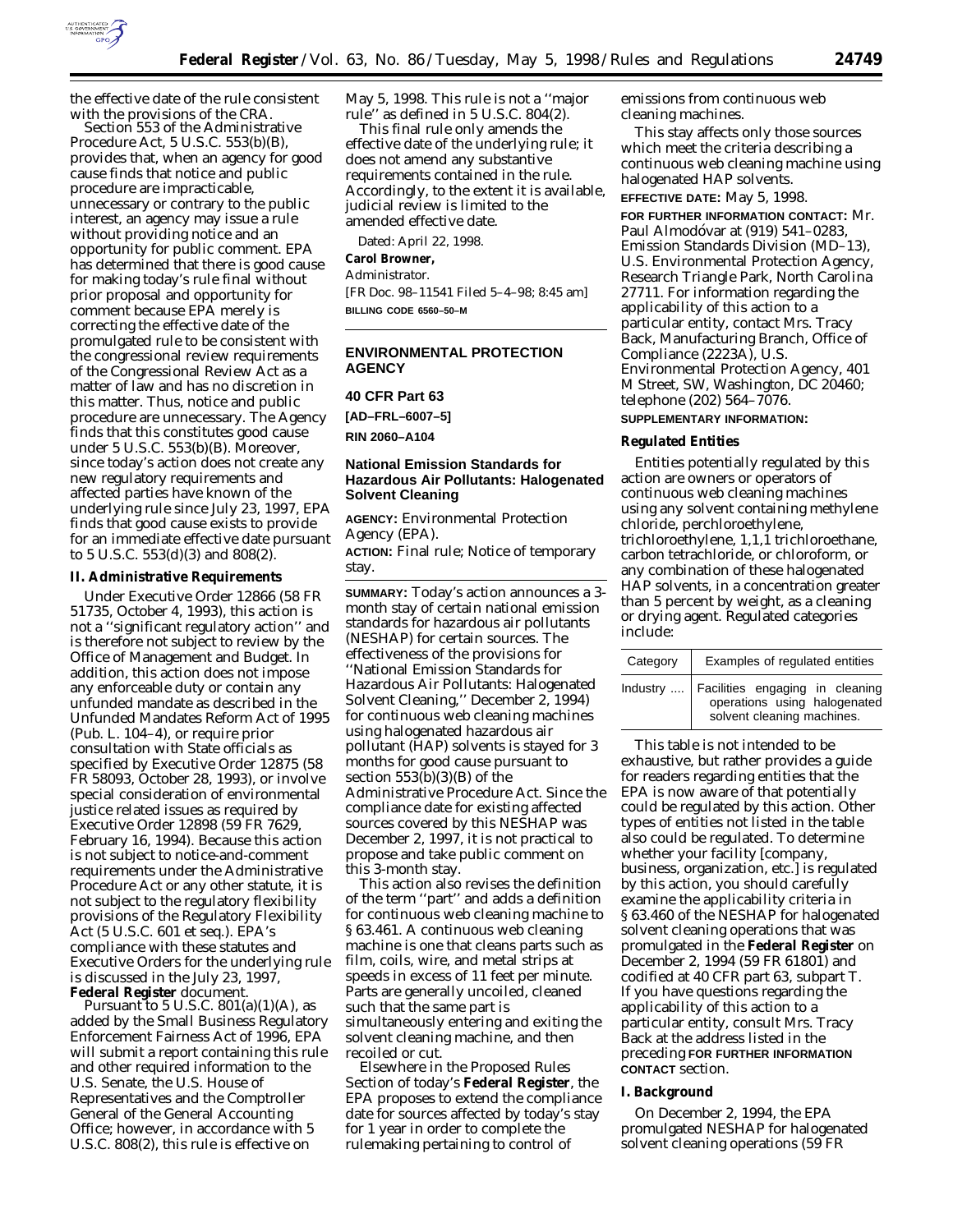61801). These standards were codified as subpart T in 40 CFR part 63. These standards established equipment and work practice standards for individual batch vapor, in-line vapor, in-line cold, and batch cold solvent cleaning machines using any solvent containing methylene chloride, perchloroethylene, trichloroethylene, 1,1,1 trichloroethane, carbon tetrachloride, or chloroform, or any combination of these halogenated HAP solvents in a concentration greater than 5 percent by weight, as a cleaning or drying agent.

Since promulgation of the halogenated solvent cleaning NESHAP on December 2, 1994, the EPA has become aware of the existence of various sources cleaning parts such as film, coils, wire, and metal strips at speeds in excess of the 11 feet per minute limit in the NESHAP using halogenated cleaning solvents. Parts are generally uncoiled, cleaned such that the same part is simultaneously entering and exiting the solvent cleaning machine, and then recoiled or cut. These solvent cleaning machines are typically referred to as continuous web cleaning machines. The design and operation, and therefore, the emission characteristics of these machines are different from the solvent cleaning machines (e.g., batch cold cleaners, inline cleaners) that the EPA analyzed during the NESHAP rule development process. Therefore, in order for the EPA to properly address emission characteristics and controls, and to better regulate HAP emissions from continuous web cleaning machines, the Agency is staying the effectiveness of the provisions of the NESHAP for continuous web cleaning machines using halogenated HAP solvents. The EPA will take this time to further evaluate these types of operations, their emission characteristics, and the effectiveness of various control measures in order to determine equivalent methods of control for them.

In addition, the EPA is also revising the definition of the term ''part'' and adding a definition for continuous web cleaning machine to § 63.461.

# **II. Issuance of Stay**

The EPA hereby issues a 3-month stay of the effectiveness of the NESHAP for halogenated solvent cleaning machines applicable to continuous web cleaning machines using halogenated HAP. The EPA will also reconsider the compliance dates in the rule and, following the notice and comment procedures of section 307(d) of the Clean Air Act, will take appropriate action.

#### **III. Authority for Stay**

The stay announced by this notice is being issued pursuant to section  $553(b)(3)(B)$  of the Administrative Procedure Act.

The grounds for staying the requirements of this rule for continuous web cleaning machines arose after the public comment period and close to the compliance date for this rule. The impracticality of requiring compliance by continuous web cleaning machines with the provisions of the NESHAP became apparent after the final rule had been promulgated. Therefore, the EPA is staying the effectiveness of the rule for 3 months in order to allow time to evaluate equivalent methods of control for continuous web cleaning machines using halogenated HAP solvents.

Because the need for a stay was only realized recently, and the compliance date for the rule was December 2, 1997, it is both impracticable and contrary to the public interest to provide an opportunity for comment before issuing the stay. The EPA, therefore, finds that there is good cause in accordance with section 553(b)(3)(B) of the Administrative Procedures Act to publish this temporary stay without prior opportunity for public comment.

## **IV. Proposed Compliance Extension**

The EPA may not be able to complete the equivalent methods of control determination for continuous web cleaning machines within the 3-month period expressly provided for in this action. Therefore, EPA is proposing to temporarily extend the applicable compliance dates. In the Proposed Rule Section of today's **Federal Register**, the EPA proposes a temporary extension of the compliance dates beyond 3 months in order to complete the equivalent methods of control determinations and revisions of the rules in question.

#### **V. Administrative Requirements**

#### *A. Paperwork Reduction Act*

There are no additional information collection requirements associated with this temporary stay. Therefore, approval under the provisions of the Paperwork Reduction Act, 44 U.S.C. 3501, *et seq.*, is not required. b. Executive Order 12866

### *B. Executive Order 12866*

Under Executive Order 12866, the EPA is required to determine whether a regulation is ''significant,'' and therefore, subject to Office of Management and Budget review and the requirements of this Executive Order to prepare a regulatory impact analysis. The Executive Order defines

''significant regulatory action'' as one that is likely to result in a rule that may (1) have an annual effect on the economy of \$100 million or more, or adversely affect in a material way the economy, a sector of the economy, productivity, competition, jobs, the environment, public health or safety, or State, local, or Tribal governments or communities; (2) create a serious inconsistency or otherwise interfere with an action taken or planned by another agency; (3) materially alter the budgetary impact of entitlements, grants, user fees, or loan programs or the rights and obligations of recipients thereof; or (4) raise novel legal or policy issues arising out of legal mandates, the President's priorities, or the principles set forth in the Executive Order.

Pursuant to the terms of Executive Order 12866, it has been determined that this action is not a ''significant regulatory action'' within the meaning of the Executive Order because this action provides a temporary stay of the effectiveness of the rule to allow time to evaluate equivalent methods of control for continuous web cleaning machines using halogenated HAP solvents.

#### *C. Submission to Congress and the General Accounting Office*

The Congressional Review Act, 5 U.S.C. 801, *et seq.*, as added by the Small Business Regulatory Enforcement Fairness Act of 1996, generally provides that before a rule may take effect, the agency promulgating the rule must submit a rule report, which includes a copy of the rule, to each House of the Congress and to the Comptroller General of the United States. However, section 808 provides that any rule for which the issuing agency for good cause finds (and incorporates the finding and a brief statement of reasons therefore in the rule) that notice and public procedure thereon are impracticable, unnecessary, or contrary to the public interest, shall take effect at such time as the agency promulgating the rule determines. 5 U.S.C. 808(2). As stated previously, the EPA has made such a good cause finding, including the reasons therefore, and established an effective date of May 5, 1998. The EPA will submit a report containing this rule and other required information to the U.S. Senate, the U.S. House of Representatives, and the Comptroller General of the United States prior to publication of the rule in the **Federal Register**. This rule is not a ''major rule'' as defined by 5 U.S.C. 804(2).

#### *D. Regulatory Flexibility*

Pursuant to the provisions of 5 U.S.C. 605(b), I hereby certify that this action